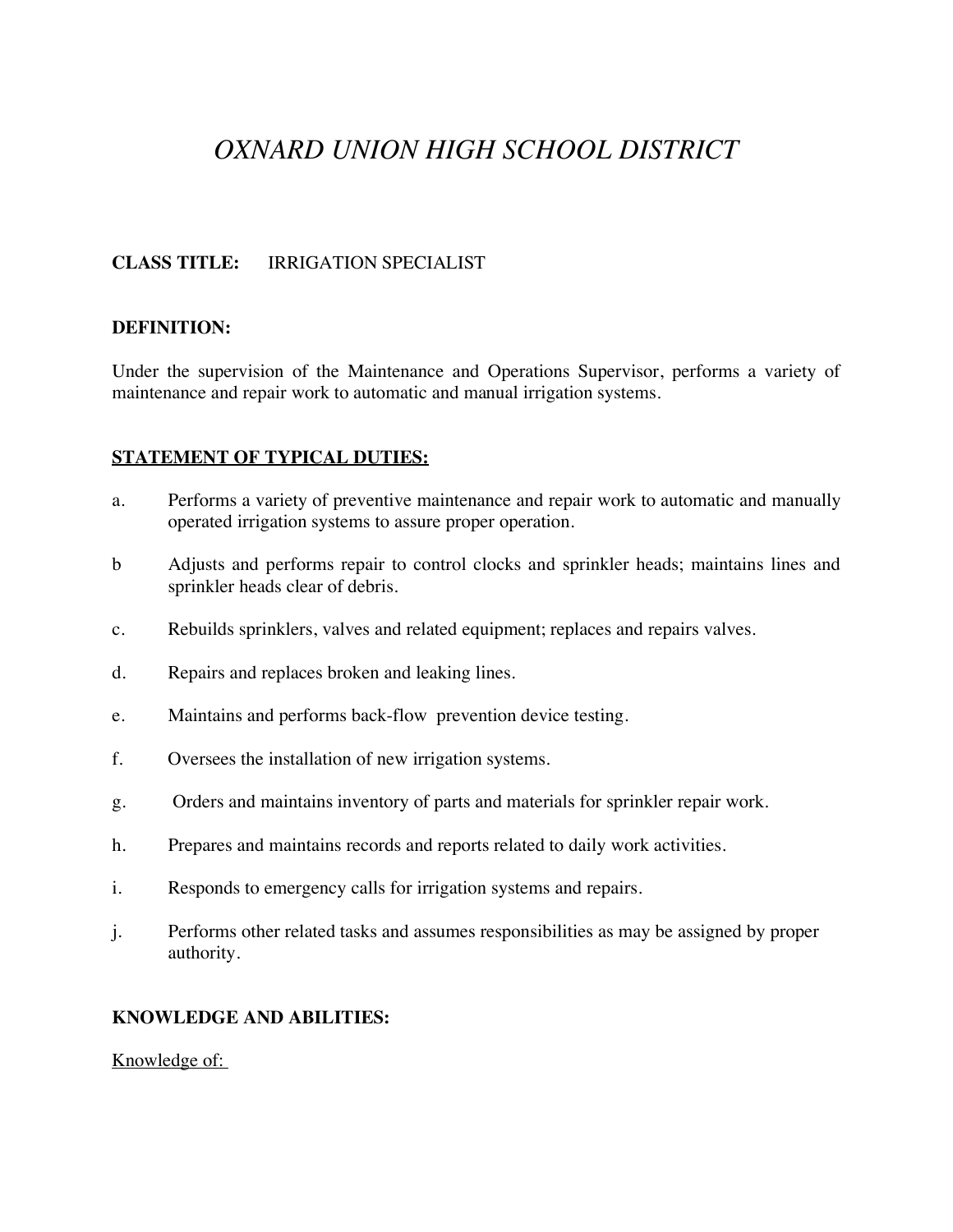Principles, methods and techniques used in the installation and repair of sprinkler systems. Various types of pipe and their proper repair and maintenance. Computerized sprinkler box, time controls, valves, piping, and sprinkler heads. Watering requirements for lawns, trees, plants, and various types of soil.

Irrigation Specialist - continued page 2

# **KNOWLEDGE AND ABILITIES:** continued

#### Ability to:

 Perform a variety of installation maintenance and repair work on District sprinklers and irrigation systems. Diagnose problems concerning irrigation systems and peripheral equipment. Install, repair and rebuild sprinkler heads, valves, and other equipment. Install and repair automatic controls and timing devises. Operate and test back-flow system. Work from blueprints, shop drawings and sketches. Read, interpret and follow rules, regulations, policies and procedures. Maintain records and prepare reports. Work independently with little direction. Operate tools and equipment used in irrigation systems repair and maintenance work. Lift objects weighting up to 50 pounds.

# **EDUCATION AND EXPERIENCE:**

Any combination equivalent to: sufficient training and experience to demonstrate the knowledge and abilities listed including one year in sprinkler maintenance and repair.

# **PHYSICAL CHARACTERISTICS:**

Must be able to bend, stoop, reach horizontally and vertically; lift heavy objects; stand for prolonged periods; see to read; use hands and fingers to operate tools and equipment; speak clearly; and hear well enough to communicate effectively to perform all tasks.

# **LICENSES AND OTHER REQUIREMENTS:**

Valid California driver's license.